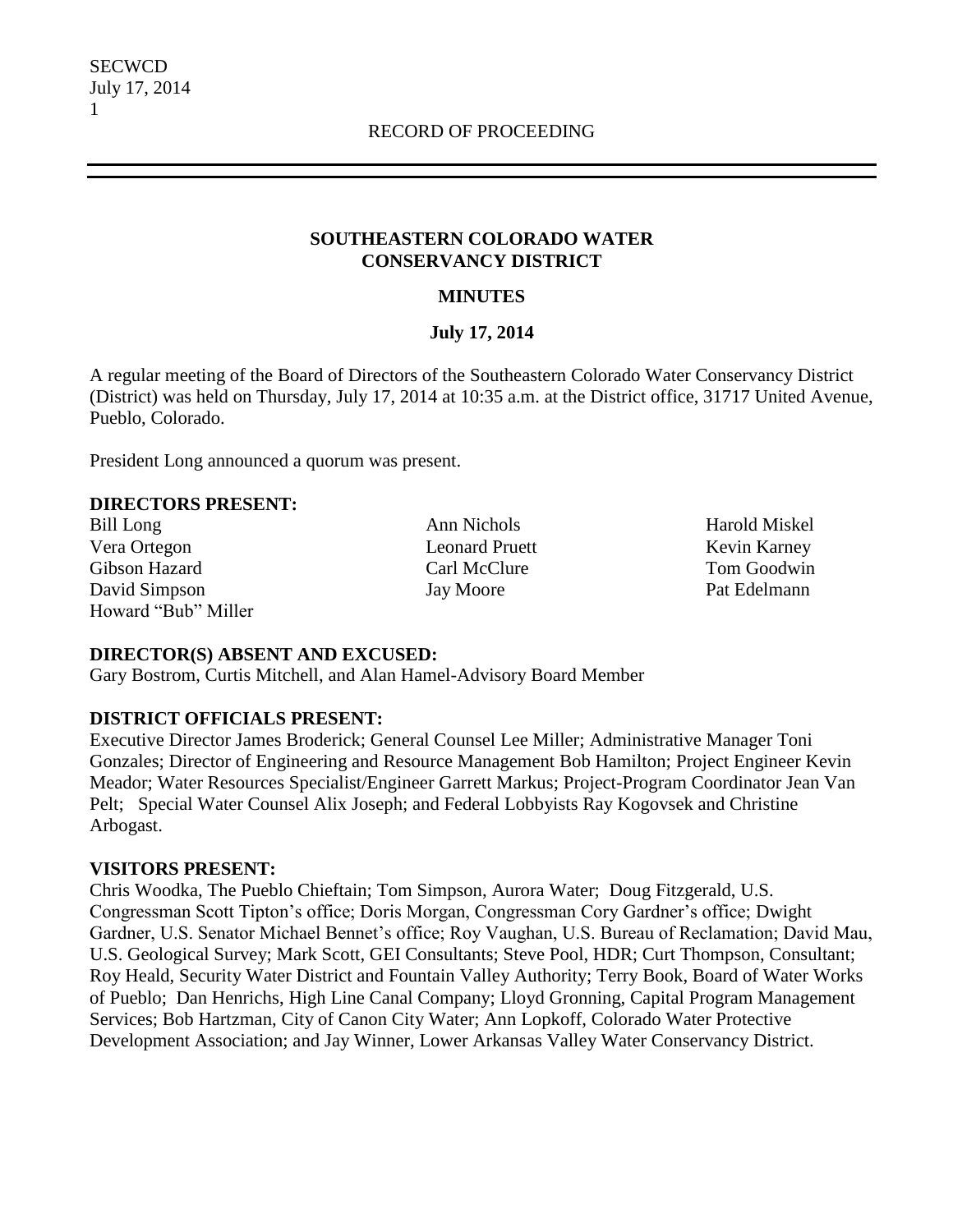#### **INTRODUCTION OF VISITORS:**

President Long welcomed the visitors to the meeting, and asked them to introduce themselves and identify the organization they represented.

## **APPROVAL OF MINUTES:**

President Long said the minutes of the June 19, 2014 Board meeting were posted to the Board website for review, and if there were any corrections or additions. Hearing none, Mrs. Ortegon moved, seconded by Mr. Howard Miller, to approve the minutes. Motion unanimously carried.

## **FINANCE COMMITTEE REPORT:**

Treasurer Ann Nichols reported the financial statements for June 2014 were posted to the Board website for review. Treasurer Nichols moved, seconded by Mr. Karney, for acceptance of the June 2014 financial statements and payment of the July 2014 bills. Motion unanimously carried.

## **CONSENT ITEMS:**

None

## **PRESENTATIONS:**

#### COLORADO RIVER ISSUES

Lee Miller presented a PowerPoint titled, *Colorado River Issues,* reviewing the following:

- Key Provisions of the Colorado River Compact
- Mexican Water Treaty (1994)
- Upper Colorado River Basin Compact (1948)
- Law of the River Allocations
- Hydrologic Conditions
- Unregulated Inflow Lake Powell
- Change of Reservoir Contents
- Total System Storage
- Lee Ferry Average Annual Virgin Flow
- Contingency Planning in the Colorado River Basin
- Colorado River Basin Water Supply and Demand Study
- Next Steps Work Groups

# **MONTHLY/QUARTERLY REPORTS:**

U.S. BUREAU OF RECLAMATION REPORT

Roy Vaughan provided a PowerPoint presentation reviewing the following:

- As of July 15, 2014 there were 185,679 acre-feet stored in Pueblo Reservoir; 124,955 acre-feet of Project water; 45,092 acre-feet of Excess Capacity water; 15,099 acre-feet of Winter water.
- There is currently 131,994 acre-feet of Project space in Pueblo Reservoir and 11,333 acre-feet of space in Turquoise and Twin Lakes Reservoirs.
- Project Reservoirs: Turquoise 102%; Twin Lakes 98%; Pueblo 110%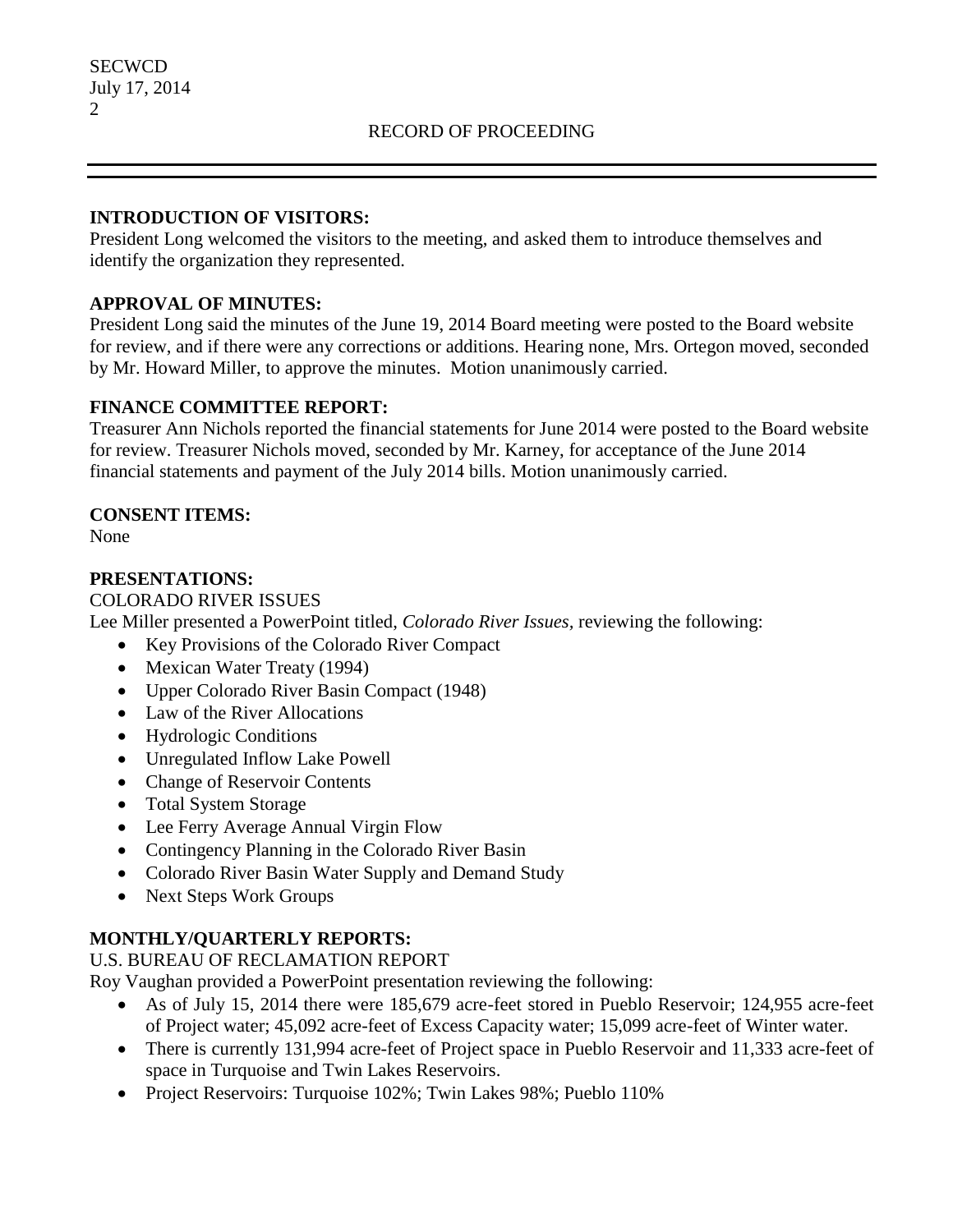- Boustead Imports 75,309 acre-feet as of July 15, 2014
- Voluntary Flow Management Program and Wellsville Chart
- Time Series Snowpack Summary for Upper Colorado River Basin and Arkansas River Basin
- Diurnal Activity

# **ACTION ITEMS:**

## PUBLIC RECORDS OPERATIONAL POLICY AND PROCEDURES

Lee Miller reported the District has had a written Operational Policy and Procedures for the handling of requests for the District's public records since 2003. During the past session the Legislature adopted HB 14-1193 adding additional requirements and procedures to address charging research and retrieval fees. Specifically, the new law requires the adoption and publication of a written policy as a prerequisite for charging research and retrieval fees.

The Open Records Act has for a number of years required the adoption of policies by the custodian of the records for handling various aspect of public records request. The District has designated the Executive Director as custodian. While HB 14-1193 continues the language of requiring the custodian to adopt policies addressing charging research and retrieval fees, some legal analysts have interpreted the new law as requiring the legislative governing body to adopt the policy at an open meeting.

Mr. Goodwin moved, seconded by Dr. Moore, the Board ratify the May 23, 2014 revision of the Public Records Operational Policy and Procedures approved by the Executive Director. Motion unanimously carried.

## SPECIAL CIRCUMSTANCES NECESSITATING COURT FILINGS POLICY

Lee Miller reported there are some circumstances, such as a Board meeting cancellation, where it is necessary to make Court filings before the next regularly scheduled Board meeting. Relying on existing Colorado common and case law, District staff has customarily directed legal counsel to file statements of opposition timely, bringing the opposition to the Board at the next regular Board meeting for ratification. Following last December's Colorado Supreme Court decision in *Yellow Jacket Water Conservancy District v. Livingston*, some legal analysts have suggested that it is advisable for local governments to take formal action to confirm the practice of authorizing court filings subject to later ratification.

In *Yellow Jacket*, the issue was the authority to timely file a diligence application. Failure to timely file a diligence application would have resulted in abandonment of the water right. While District staff and the General Counsel do not anticipate the need to file a diligence application without prior Board approval, Board adoption of a policy authorizing such action could preserve the District's conditional water rights should an unforeseen circumstance occur.

Another circumstance where this policy might apply involves circumstances where the District is named as a defendant in a lawsuit. Court rules require that a defendant respond to the complaint within 20 days. In some cases, this may require response between the times of regularly scheduled Board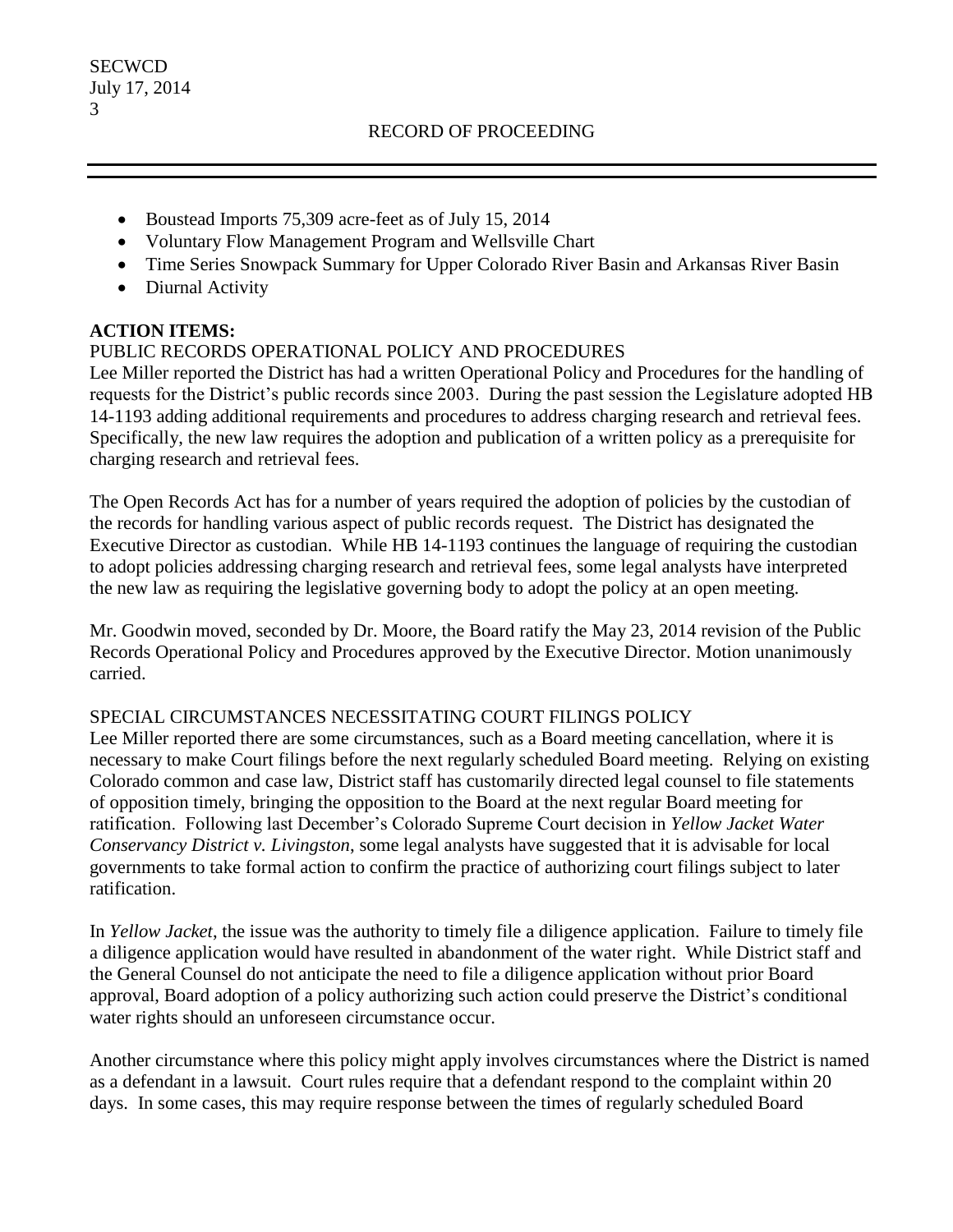meetings. Confirming that the General Counsel may authorize a response may avoid the need for a special Board meeting to address the complaint.

After discussion, Mr. Goodwin moved, seconded by Dr. Moore, the Board confirm the ability of the Executive Director, in consultation with the President and/or Vice President, to authorize filings with Colorado and U.S. courts, subject to ratification by the District Board at the next regular Board meeting where a quorum is present, where it is necessary to protect or further the District's interests and it is not reasonable to wait for Board approval. Motion unanimously carried. Mr. Karney was not present for the vote.

## **MONTHLY/QUARTERLY REPORTS CONTINUED:**

DIVISION ENGINEER'S REPORT No representative present

## U.S. GEOLOGICAL SURVEY REPORT

David Mau presented a PowerPoint titled, *Summary of Water Conditions in the Arkansas River Basin,* reviewing the following:

- Comparisons of Current and Historic Streamflows in Colorado
- Graphical Comparison of 2014 Total Streamflow Volume to Historic Streamflow Volumes
- Streamflow in Cubic Feet Per Second-Purgatoire River at Madrid
- U.S. Drought Monitor
- Precipitation Map (one month and three month)
- Calculated Soil Moisture Anomaly Map June 2013
- Observed Fire Danger Class Map July 12, 2014 and July 10, 2013

## STATE LEGISLATION UPDATE

Lee Miller reported the Water Resources Review Committee meetings are scheduled for August 6-7, 2014 at the State Capitol, August 20 at the Colorado Water Congress Summer Meeting in Snowmass, September 4-5 at the State Capitol and a final meeting September 30 to wrap up work at the State Capitol.

The August 6 meeting will be dedicated to discussion of municipal outdoor water consumption, which was the topic of SB 14-017 introduced by Senator Ellen Roberts (R-Durango) during this past session. On August 7, the Committee will discuss alternative agriculture transfer methods, such as the so-called "FLEX" legislation that failed late in the past legislative session. On September 4, the Committee has indicated that it will focus on groundwater issues.

One of the Committee's legislative oversight hearings of Colorado's Water Plan effort will be held in Pueblo on Friday, August 29 from 9 a.m. to noon at the Rawlings Library. This will be the only hearing on the Water Plan in the Arkansas River basin.